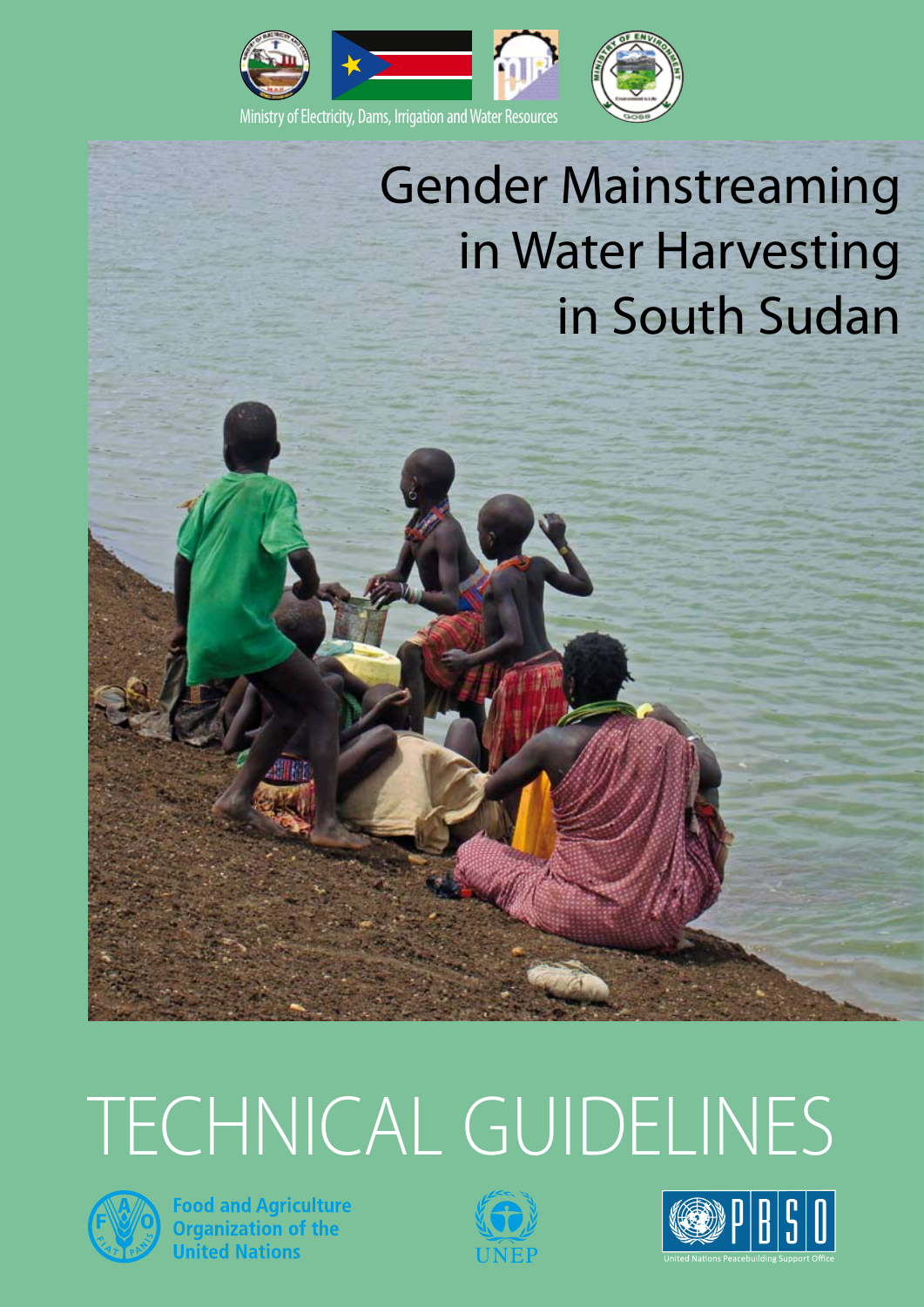© 2015, Food and Agriculture Organization of the United Nations

The designations employed and the presentation of material in this information product do not imply the expression of any opinion whatsoever on the part of the Food and Agriculture Organization of the United Nations (FAO) concerning the legal or development status of any country, territory, city or area or of its authorities, or concerning the delimitation of its frontiers or boundaries. The mention of specific companies or products of manufacturers, whether or not these have been patented, does not imply that these have been endorsed or recommended by FAO in preference to others of a similar nature that are not mentioned. The views expressed in this information product are those of the author(s) and do not necessarily reflect the views of FAO.

Cover Image: © FAO, South Sudan/J. Wani – Woman and girls collecting water from Nakurmai *Hafir* in Kapoeta East, South Sudan Design and layout: Matija Potocnik, UNEP / PCDMB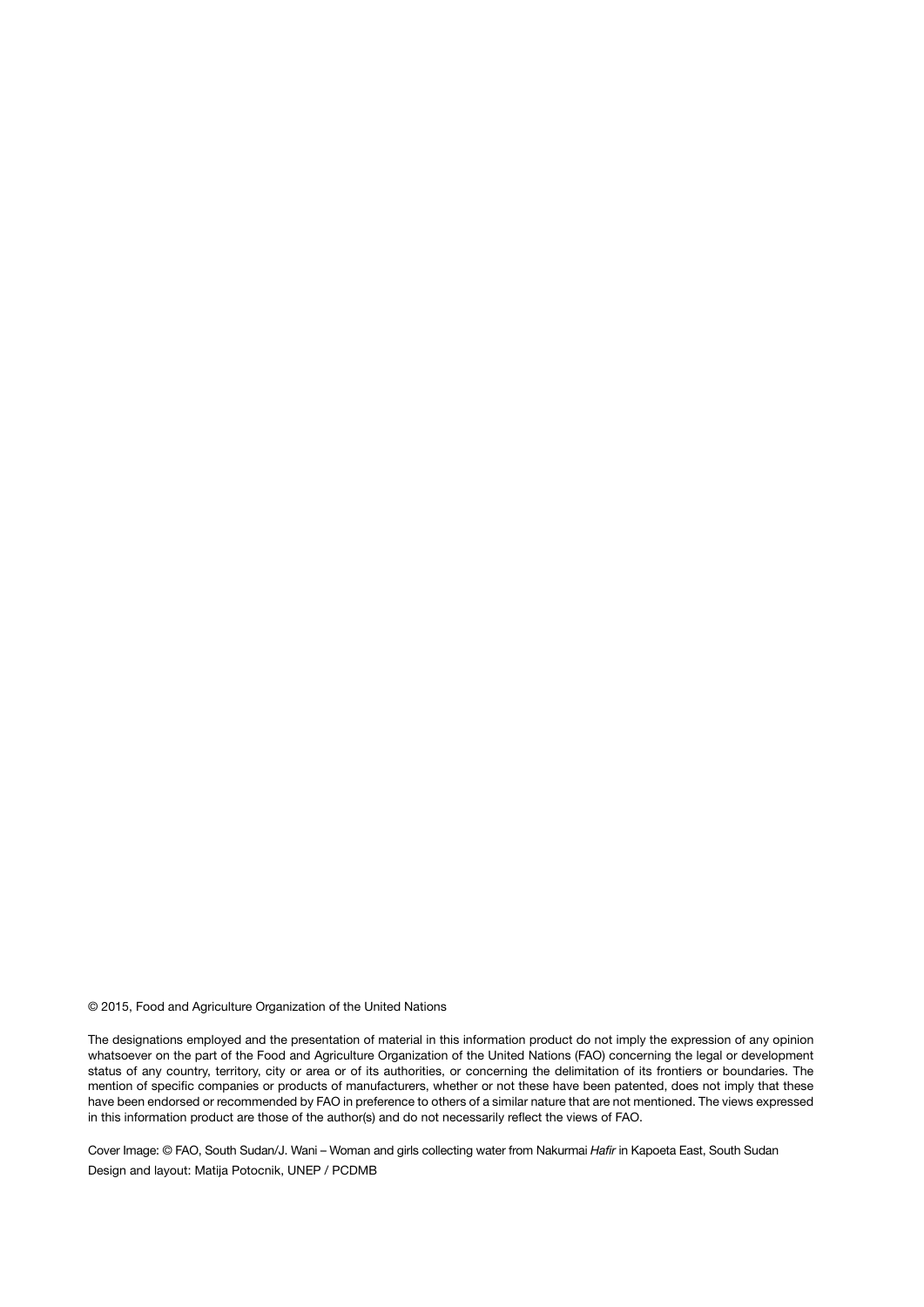### Table of contents

| 1.<br>1.1<br>1.2<br>1.3<br>1.4                                                                                                                                                                                                                                        |
|-----------------------------------------------------------------------------------------------------------------------------------------------------------------------------------------------------------------------------------------------------------------------|
| 2.<br>2.1<br>2.1.1<br>Feed the results of the Gender Analysis into the design of WHS 11<br>2.1.3<br>2.1.4<br>2.1.5<br>Invest in efficient and inclusive management committees 11<br>2.1.6<br>2.1.7<br>2.2.1<br>2.2.2 Promote knowledge sharing and policy dialogue 13 |
|                                                                                                                                                                                                                                                                       |
|                                                                                                                                                                                                                                                                       |
| List of boxes                                                                                                                                                                                                                                                         |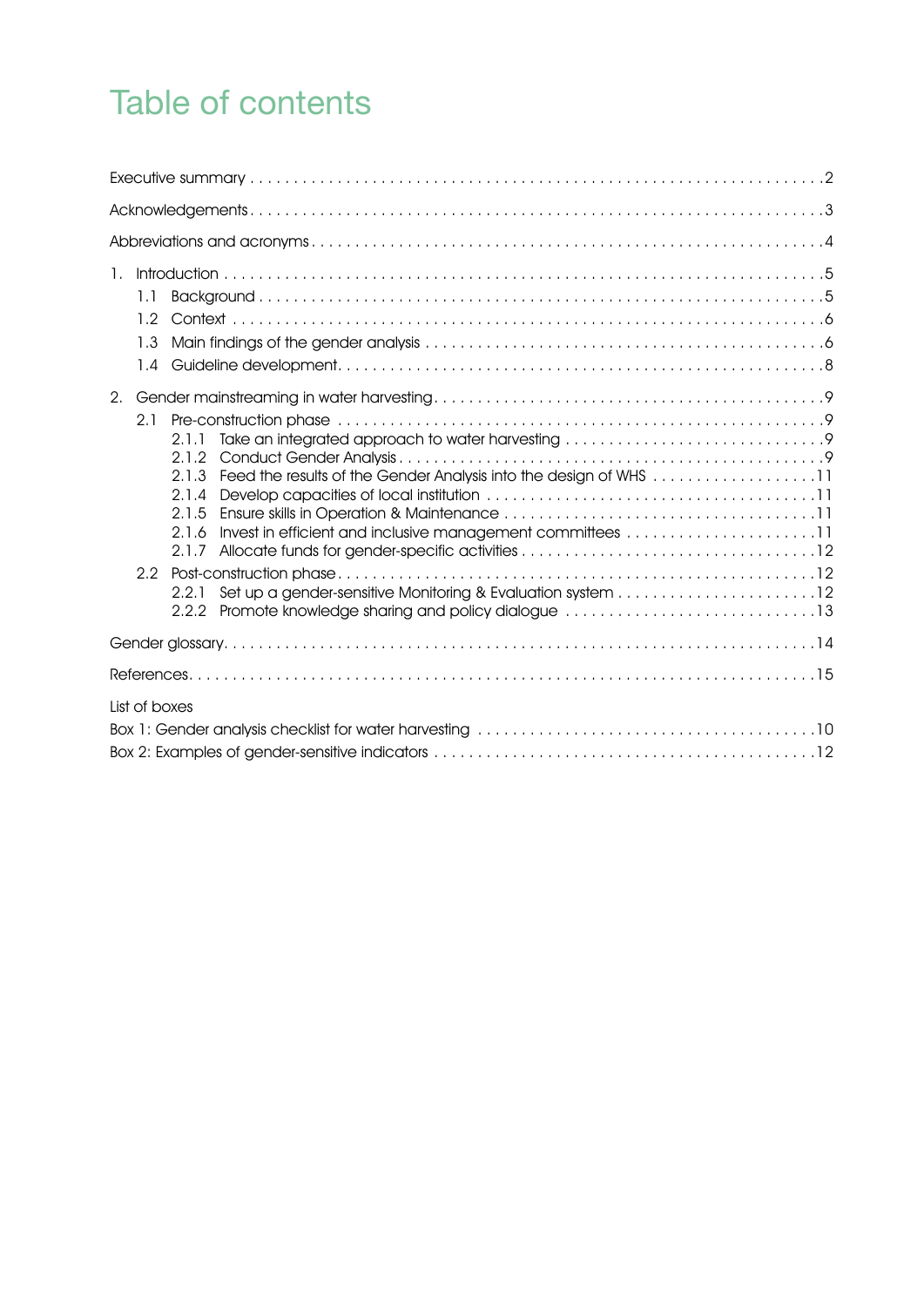### Executive summary

Resource-based conflicts over access to traditional grazing lands and water rights in South Sudan form a fundamental challenge to peace and stability in the country. To tackle the causes of conflict, the Government of South Sudan and the international community have been investing in livestock water provision over the last several years.

Unfortunately the building of water harvesting structures has so far focused mainly on the technical aspects, with less attention to social dynamics and peace-building, with impacts on the sustainability of the interventions. In order to understand water harvesting interventions in the context of livelihoods improvement, conflict resolution and policy discourse in South Sudan, FAO in collaboration with UNEP have embarked on a joint project - "Assessment of water harvesting structures for sustainable livelihoods and peace building in South Sudan", financed from the Peace Building Fund (PBF) for South Sudan.

A gender analysis was conducted to inform the government and development partners to better understand the different needs and priorities men and women as water users. The findings of the gender assessment form the basis of this gender mainstreaming guidelines for future water harvesting interventions.

It is important to recognize women's and men's rights as water users in their own right and consider the different implications of water harvesting for women, men, boys and girls in any project, programme or policy to assess how they will benefit from different interventions. Such a gender approach to water harvesting interventions would contribute to sustainability and impact on conflict reduction and peace-building.

This guideline is a reference document for gender mainstreaming in water harvesting in South Sudan and is meant for organizations investing in and implementing water harvesting projects for livestock.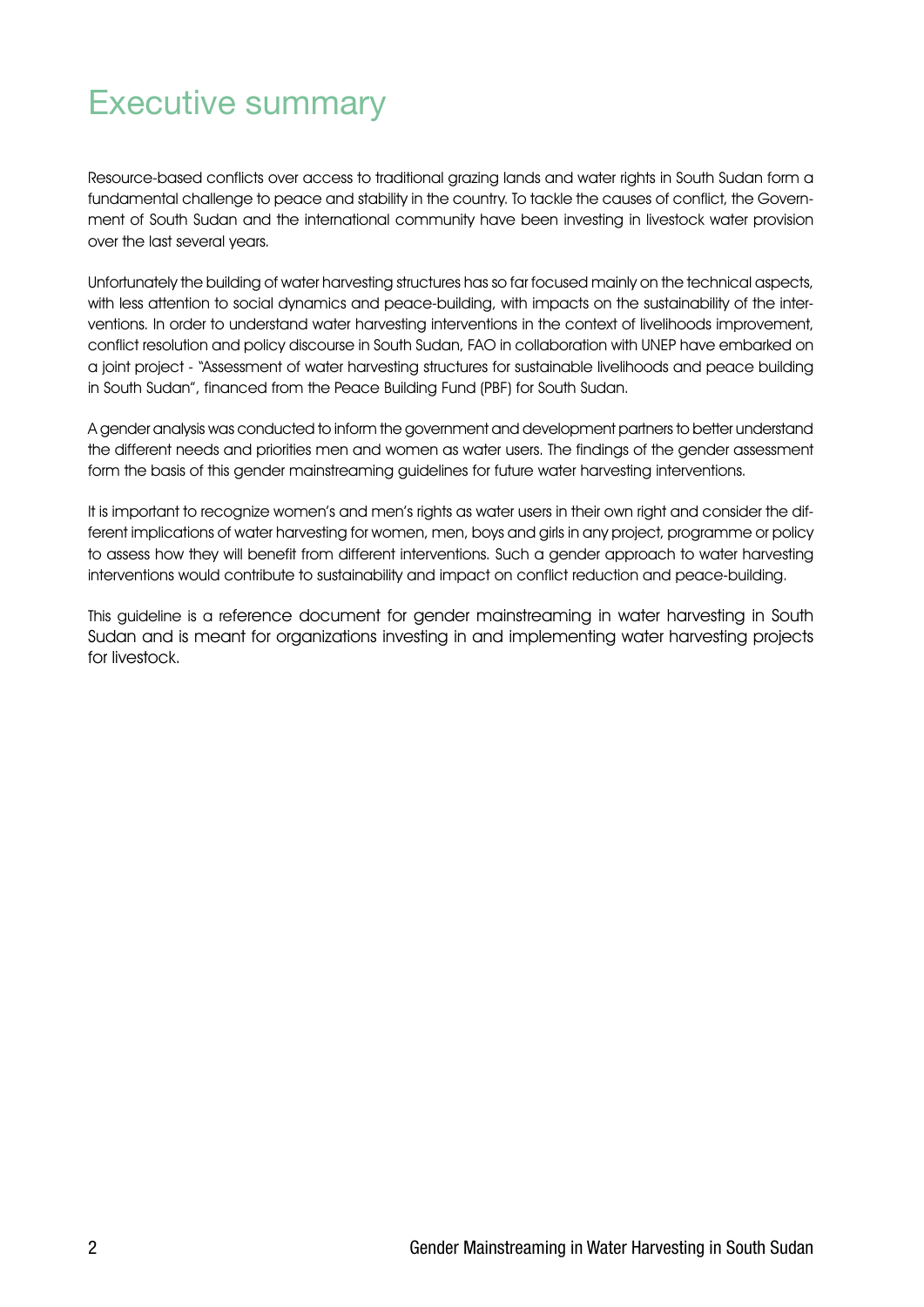### Acknowledgements

This guideline was prepared with technical support of the Food and Agriculture Organization of the United Nations (FAO).

The financial support for the development of the guidelines was provided by South Sudan Peace Building Fund under the project entitled "Assessment of water harvesting structures for sustainable livelihoods and peace building in South Sudan".

Special thanks to Unna Mustalampi, Kae Mihara and Ilaria Sisto from FAO's Economic and Social Development Department (ESP) who provided valuable technical comments to the development of this guideline. Thanks are also extended to Ali Said, Chief Technical Advisor, FAO South Sudan, for his guidance during execution of the project.

The author, Abigail Wathome, Technical Officer (Gender in Agriculture and Rural Development) from FAO South Sudan, is responsible for the development of the guidelines.

Thanks to all those who strengthened the contents of the guidelines by giving feedback and suggestions for improvements.

Finally, appreciation goes to women, men, boys and girls from Lakes, Eastern Equatoria and Western Equatoria States, interviewed during the assessment for their views on water harvesting that contributed to the development of this guideline.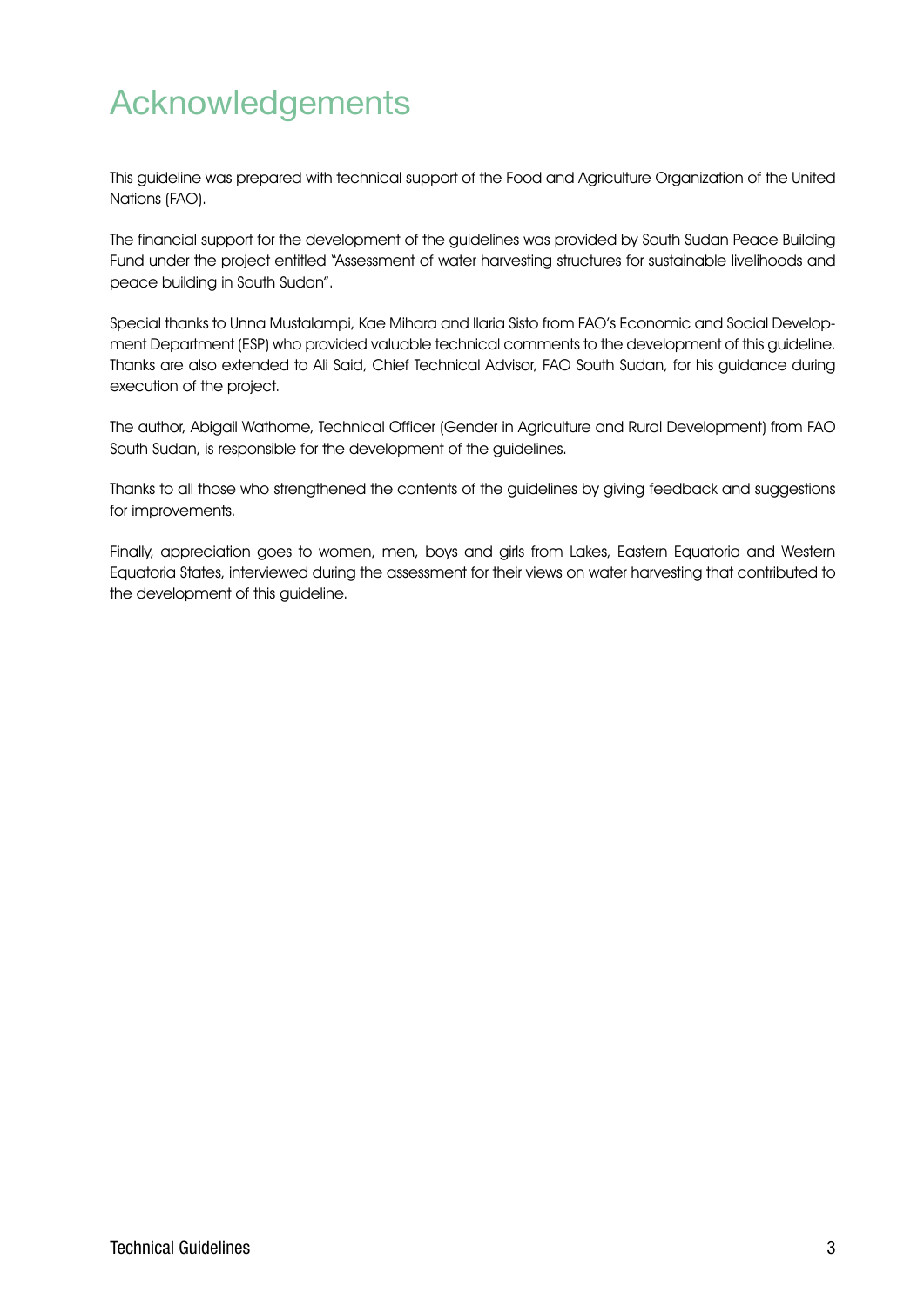### Abbreviations and acronyms

| CPA Comprehensive Peace Agreement                           |
|-------------------------------------------------------------|
| FAO Food and Agriculture Organization of the United Nations |
| FGD Focus Group Discussions                                 |
| KII Key Informant Interviews                                |
| NGO. Non-Governmental Organization                          |
| O&M Operation and Maintenance                               |
| OCHAOffice for the Coordination of Humanitarian Affairs     |
| UN United Nations                                           |
| UNEP. United Nations Environmental Programme                |
| WHS Water Harvesting Structures                             |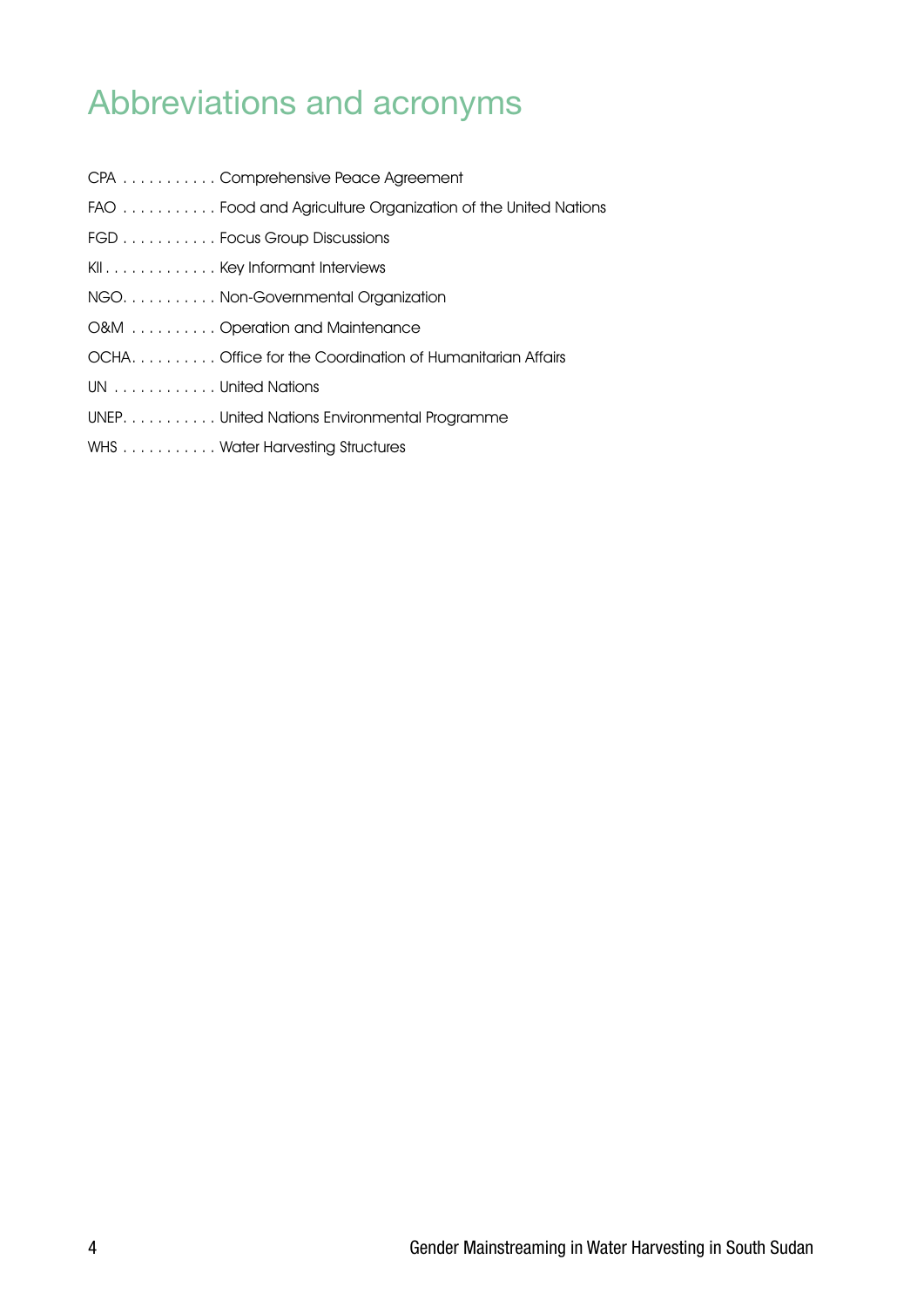### 1 Introduction

#### 1.1 Background

After a short period of calm soon after the signing of the Comprehensive Peace Agreement in 2005, resource-based conflicts over access to traditional grazing lands and water rights escalated in all states of South Sudan, forming a fundamental challenge to peace and stability in the country. Disputes over political boundaries that delimit pasture, water and migration routes have exacerbated the situation. Typically these conflicts are among pastoralists themselves and between pastoralists and farmers in different ethnic communities and are particularly heavy in the drought-prone "arc of conflict" extending through Jonglei, Lakes and Eastern Equatoria States. To tackle the causes of conflict, the Government of South Sudan and the international community have been investing in livestock water provision (including hafirs<sup>1</sup>) over the last several years. By increasing availability of water for livestock in communities under stress, it is expected to decrease conflict as cattle keepers need to travel less to access water and there will thus be a smaller likelihood for confrontation.

Unfortunately the building of water harvesting structures has so far focused mainly on the technical aspects, with less attention to social dynamics and peace-building, with impacts on the sustainability of the interventions. In order to understand water harvesting interventions in the context of livelihoods improvement, conflict resolution and policy discourse in South Sudan, FAO in collaboration with UNEP have embarked on a joint project - "Assessment of water harvesting structures for sustainable livelihoods and peace building in South Sudan", financed from the Peace Building Fund (PBF) for South Sudan.

As an important part of this assessment, a gender analysis was conducted to inform the government and development partners to better understand the different needs and priorities men and women have for water harvesting interventions. Women in South Sudan often have less access to productive resources, services, and employment opportunities than they would need to be fully productive. They are burdened with time-consuming domestic tasks such as collecting water and fuel wood. It is important to recognize women's and men's rights as water users in their own right and consider the different implications of water harvesting for women, men, boys and girls in any project, programme, or policy to assess how they will benefit from different interventions. Such a gender approach to water harvesting interventions would contribute to sustainability and impact on conflict reduction and peace-building. The findings of the gender analysis form the basis of this gender mainstreaming guidelines for future water harvesting interventions.

This guideline is a reference document for gender mainstreaming in water harvesting in South Sudan and is meant for organizations investing in and implementing water harvesting projects for livestock. The primary target groups comprise of staff from the Ministry of Electricity, Dams, Irrigation and Water Resources (MEDIWR) at the national and state levels. The guidelines may also be of interest to the international community particularly NGOs, UN, donors and private contractors.

Section one of the guidelines highlights the way gender, conflict and water are interrelated in the South Sudan context. Guidance for considering gender aspects at different stages of the pre- and post- construction phases to ensure effective and sustainable water harvesting interventions is presented in section two. Key gender concepts are included in the annex.

<sup>1</sup> Hafir is a hollow dug in the ground to store runoff water after the rainy season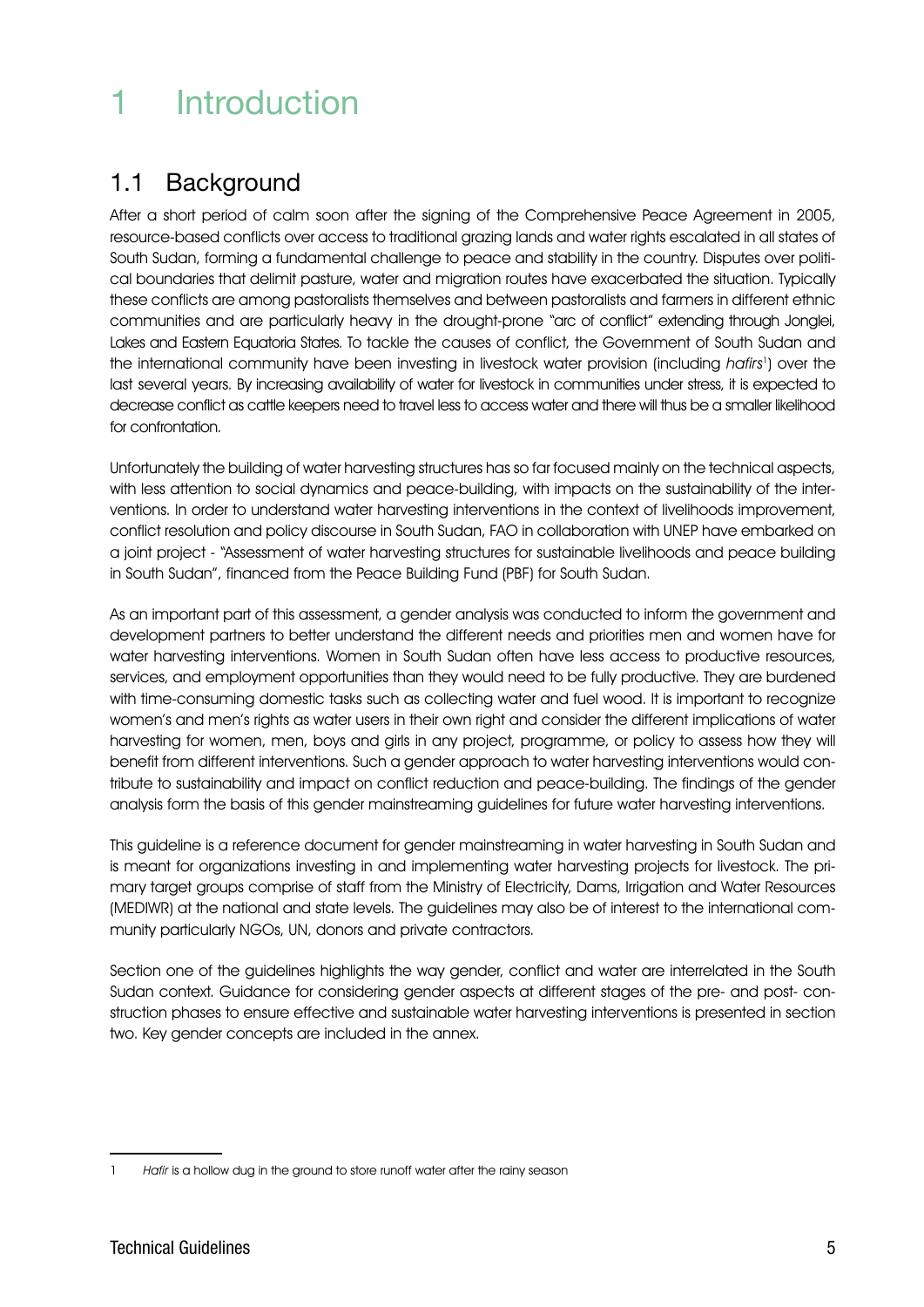#### 1.2 Context

Cattle rearing and acquisition is central to the cultural identity and status of pastoralist communities in South Sudan. Young men are responsible for guarding the cattle, and engaging in fighting in order to protect the wealth of their families is seen as a sign of bravery and male self-worth. Masculinity and rites of passage associated with cattle acquisition and protection put young men under pressure. During the seasonal migration of herders from one state or county to another in search of water and pasture for livestock, young men stay together in cattle camps, increasing the probability of violent clashes between groups of young men.

Formerly, when conflicts occurred between villages, clans or tribes, the casualties were low because traditional weapons (sticks and spears) were used and traditional conflict-resolution mechanisms were used to control them. However, in recent years intra- and inter-ethnic conflicts have become more violent particularly among pastoralist groups due to several reasons, such as the availability of firearms, weakening of local conflict resolution mechanisms<sup>2</sup>, culture of impunity, growing inequalities and poverty, as well as droughts which heavily reduce water availability<sup>3</sup>. They are characterised by violent armed conflicts resulting in alarming numbers of accompanying casualties. In addition, there has been extensive looting and destruction of property and livelihoods assets, appropriation of massive numbers of cattle from villages and cattle camps, displacement of large numbers of men, women and children and in the worst cases widespread civilian casualties through deliberate targeting (murder, violence and sexual violence) of women, children and the elderly. This triggers reprisal attacks to recoup lost cattle and loss of life. The cycle is exacerbated by the absence of other livelihood or employment opportunities for youth4.

Women suffer as victims of violence but also have enormous untapped potential for conflict resolution and peace building. The women of South Sudan played an instrumental role in the liberation country's struggle and they continue to carry out advocacy regarding peace building.

#### 1.3 Main findings of the gender analysis

The gender analysis reveals a general lack of awareness of the different roles and priorities of men and women in the design and management of the existing water harvesting facilities. The initial community mobilization and consultations to create awareness on the construction of Water Harvesting Structures (WHS) only involved community leaders, who were all men. The planning did not involve a gender analysis or gender-sensitive feasibility studies to inform type, design, size and cost of WHS. Women were thus not consulted in the siting or design of the hafirs. This has led to many of the other problems identified:

- An important aspect left out in the planning is that the hafirs are often the only source of water, and are thus used also for collecting water for domestic purposes. However, they are often situated in remote locations, and for women and girls to collect water, they have to walk 5-7 km being exposed to the risk of sexual violence which could result in conflict. The daily trips used to collect water take a significant amount of time, which could be used for other activities by women and girls (e.g. productive activities and education). Some of the hafirs have no provisions for domestic water collection and sharing the source with livestock presents a disease risk.
- Some hafirs are not operational due to delays in construction and technical design errors that resulted to siltation thus no water is available for livestock or humans and this implies that women, men, girls and boys have to look for alternative sources of water.

<sup>2</sup> International Alert, (2012). Peace and Conflict Assessment of South Sudan 2012. Understanding conflict. Building Peace.

<sup>3</sup> Kircher, Ingrid (2013). Challenges to Security, Livelihoods, and Gender Justice in South Sudan. Oxfam Research Report

<sup>4</sup> Peace Building Fund Priority Plan South Sudan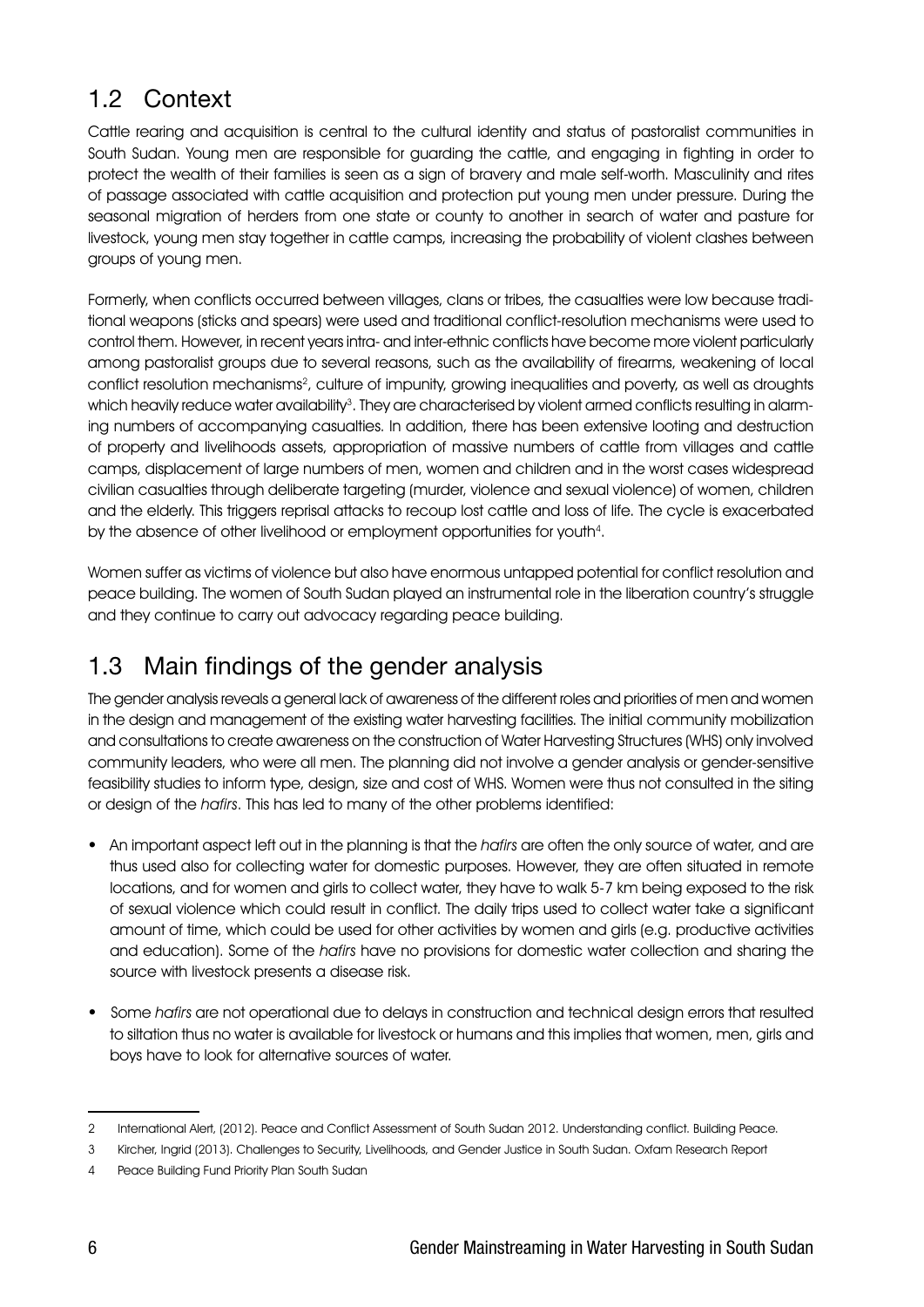- In Eastern Equatoria where hafirs are the only source of water for livestock and humans, lack of proper management by the committees, results in communities watering livestock in hafirs during the rainy season instead of the dry season. This implies hafirs are not able to provide sufficient water during the dry season, thus forcing herders to migrate in search of water resulting to conflict.
- The analysis also pointed out weaknesses in relation to the management of the WHS. Although the hafirs have management committees in place their roles and responsibilities are not well defined. Despite the 30 percent female representation in committees, women are not speaking or making decisions. Men dominate the decision making and leadership positions, and there is strong resistance towards women's membership and voice in the committees.
- There has been very little capacity building of the committee members. Only in the Lokoges hafir (Eastern Equatoria), three elders were trained in pump operation - women did not benefit from this training. There were evident capacity gaps in relation to lack of understanding of water, natural resource and environmental management by all committee members, men and women alike. No gender awareness, peace building and conflict resolution trainings were held, nor exchange visits to expose committee members to other successful community based water management initiatives.
- Furthermore, the management of the hafirs is causing serious health risks. All hafirs have no management in place, in most of them silt traps are missing or blocked thus women have no access to potable water and they collect water directly from hafir posing a disease risk (diarrhea, Guinea worm, bilharzia, typhoid, zoonotic diseases from livestock and wildlife). Nakurmai hafir has crocodiles that pose a risk on the lives of women and girls.
- There are no formal directives on management of hafirs at state and community levels.

As a conclusion from these findings, it is evident that a gender approach is needed throughout any WH intervention to ensure men and women, boys and girls will be able to benefit. Inclusion of gender aspects will lead to greater:

- **Effectiveness:** the WHS will be more widely and optimally used and deliver longer term benefits for women and men during the dry season (for 5-6 months annually) when water is scarce by improving access to all groups in the community.
- **Efficiency:** with limited funds and resources, the government, development partners and donors will ensure that the impact of WHS to target communities and vulnerable socio-economic groups is maximised through appropriate management by women and men.
- Development: the WHS and their social processes will not only provide water for livestock and humans during the dry season, but they will also sustain communities in their home territory or along migratory routes thus reducing incidences of conflict. Overall the welfare of the target communities will improve since women, men and youth will have adequate access to water, contributing to livelihoods, peace building and a reduction of conflict.
- Sustainable use of WHS: participation of women and men in management of WHS will ensure better protection of the environment, thus contributing to social, economic and environmental sustainability.
- **Equity:** burdens and benefits stemming from the WHS will be shared more equitably between women and men in the community at large, reducing women's work burden and time poverty.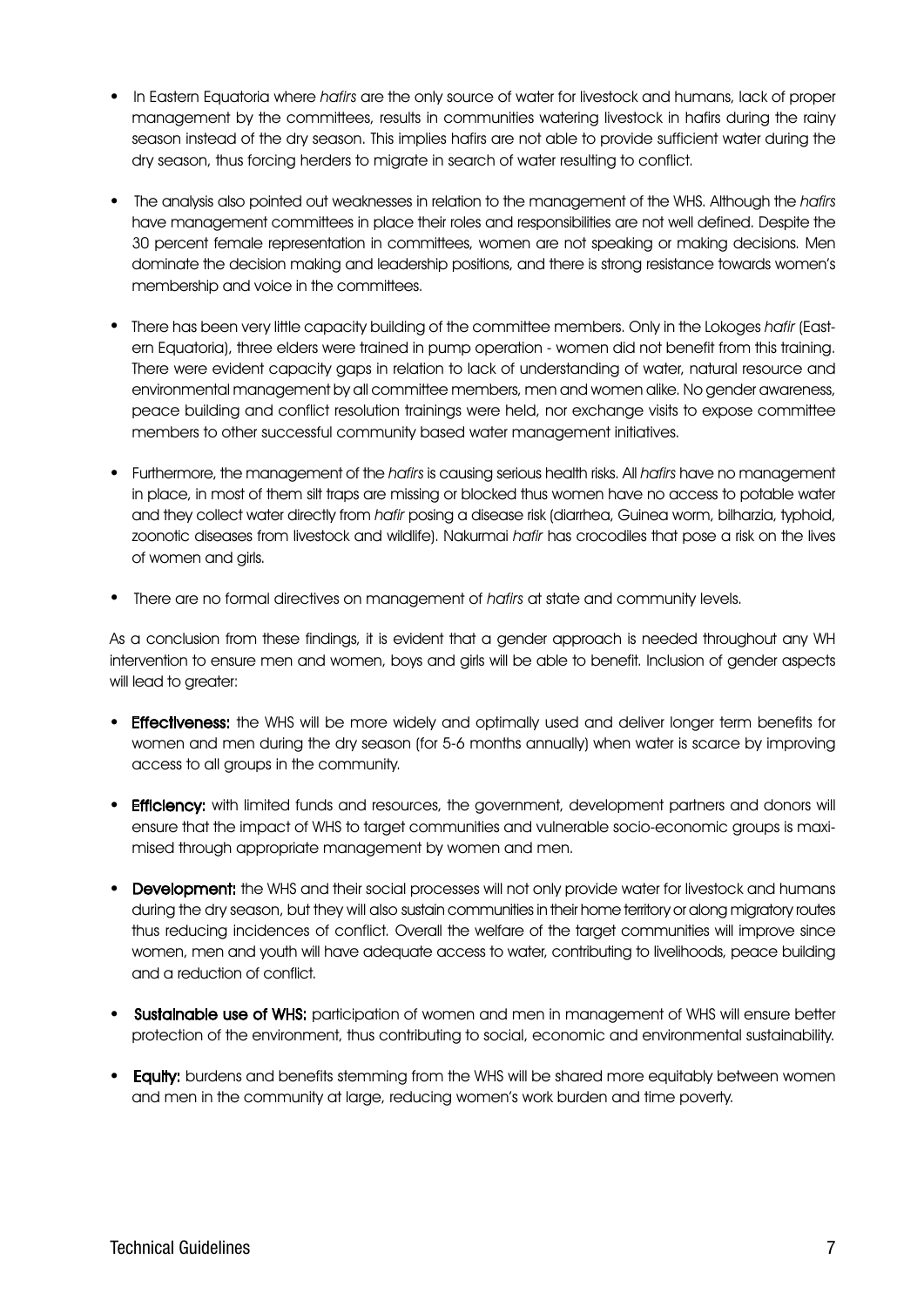#### 1.4 Guideline development

This guideline is meant to provide guidance on how to effectively mainstream gender aspects in pre- and post-construction phases of water harvesting facilities so that they are sustainably managed, contribute to livelihoods improvement and reduction of women's work burden and time poverty, conflict reduction and peace building as well as to the policy discourse on water harvesting in South Sudan.

The guideline was developed through a review of literature and secondary data from various documents related to water harvesting and gender in South Sudan, Key Informant Interviews (KII), Focus Group Discussions (FGDs) with communities, women and men, gender analysis and observations conducted during field missions to selected water harvesting structures in Lakes, Eastern Equatoria and Western Equatoria States by a team of water engineers, natural resource, gender and environmental and social impact specialists.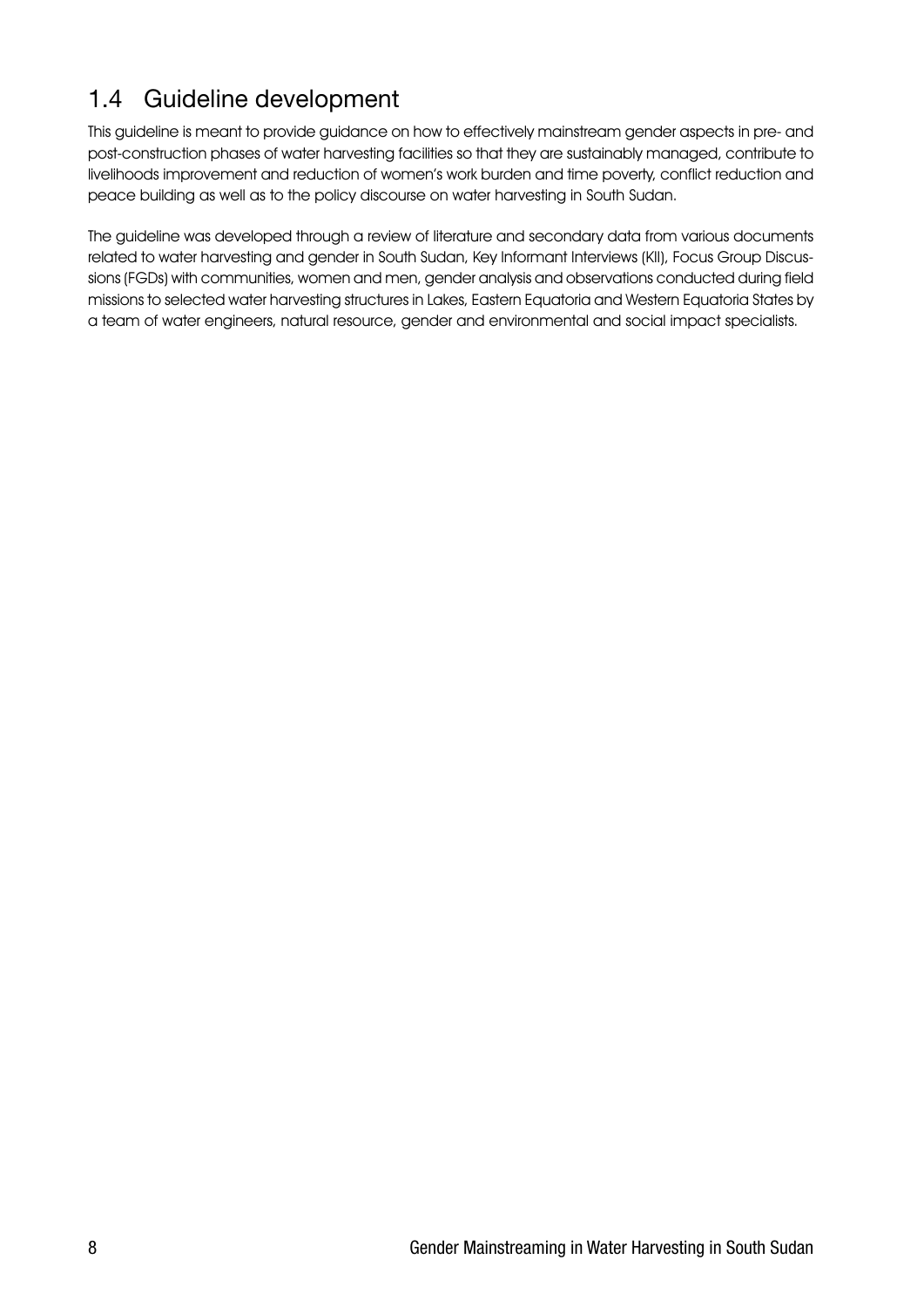### 2 Gender mainstreaming in water harvesting

This section is a presentation of gender aspects that need to be considered at the pre- and post-construction phases to ensure that WH interventions are effective, efficient and sustainable.

#### 2.1 Pre-construction phase

#### 2.1.1 Take an integrated approach to water harvesting

Water harvesting interventions should be understood as only one priority area of the livelihoods of the people being serving. Water use should be considered as a whole - if there is no other source of water for the community, the WHS will be used for both livestock as well as domestic purposes. In addition, the entire lifespan of the structures should be considered, and attention paid to supporting the establishment of sound and equitable management mechanisms.

From the outset, planning of water harvesting interventions should take into consideration the needs and priorities of different social groups of community members (women and men, boys and girls), and the potential constraints they face in participating in the planning of the operation. These aspects should then be integrated into the project cycle and in the policy dialogue.

Organisations and relevant ministries should put in place financing agreements and institutional arrangements that not only focus on provision of water but also sustainable management of water harvesting structures. Such agreements and arrangements should take into consideration the needs, opinions and interests of women and men and allow their participation for WH interventions to deliver longer term benefits to communities, contribute to livelihoods and peace building and reduce conflict.

#### 2.1.2 Conduct Gender Analysis

A key step in gender-sensitive planning is to conduct a gender analysis at a very early stage of the process, to better understand the different user groups and stakeholders that will be affected by the planned structures.

Involving a gender expert at the inception of WH interventions to contribute to a gender-sensitive stakeholder analysis and to collect and analyze sex-disaggregated data will be an important step in ensuring that gender aspects are integrated into the process. Unless provisions for participatory planning are made from the start, there is a high risk that they will be left out altogether. The data collected should identify water users in the target communities, water needs, priorities, challenges and constraints to access to water by women and men. The process should be participatory so that different views of women and men are gathered. This can be done through:

- Key Informant Interviews (KII) to gather information on different groups that exist in the community, different water needs and water users by selected individuals (Payam administrators, women group leaders, teachers, community and youth leaders) who have in-depth knowledge and experience of the community.
- Separate Focus Group Discussions (FGD) with women and girls and men and boys in the target communities to find out the different water needs, constraints to access water, priorities and challenges of the different groups.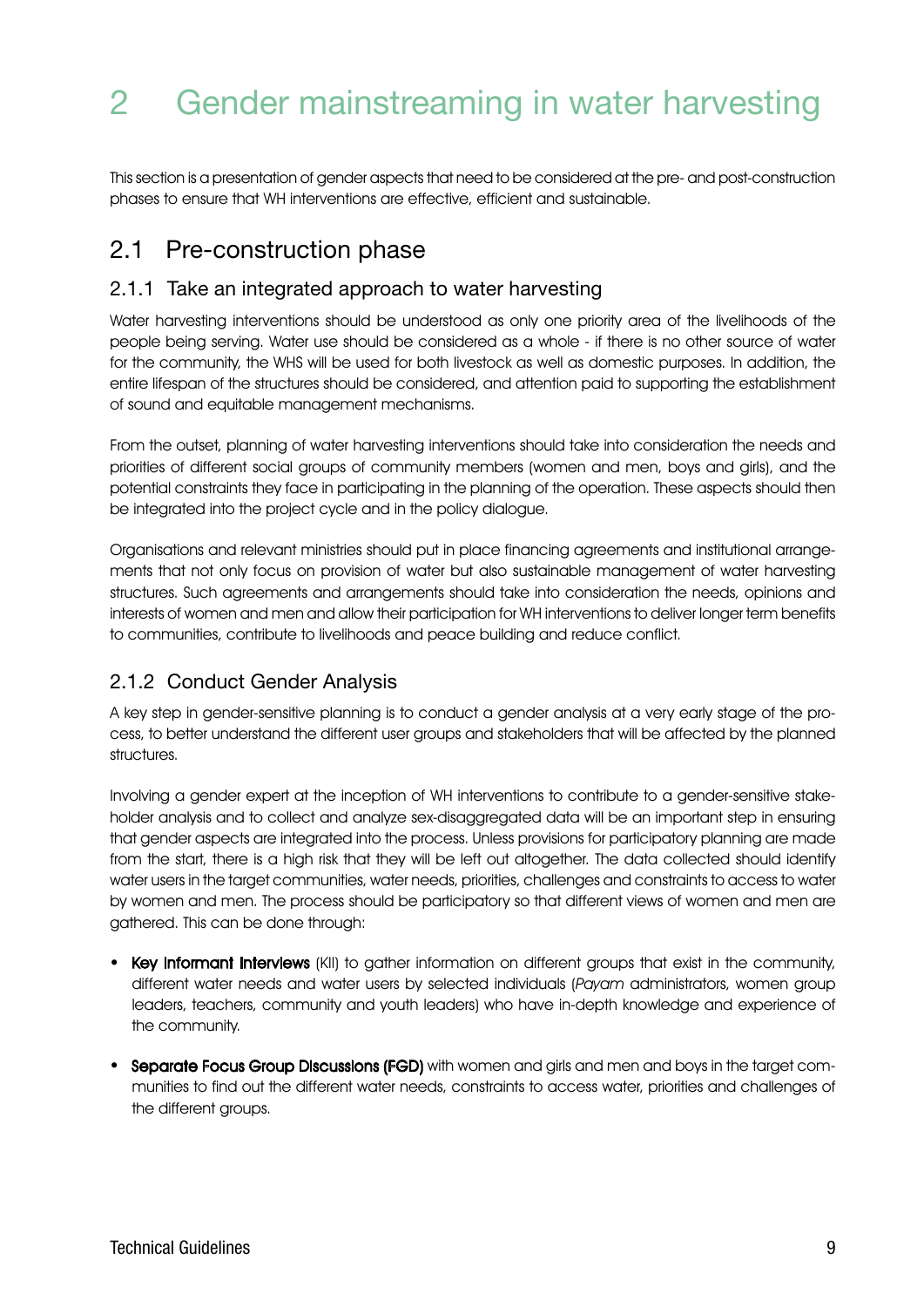Checklists/tools for data collection should be developed to guide the gender analysis process. The checklist in Box 1 can be used as guidance.

#### Box 1: Gender analysis checklist for water harvesting

- Conduct KIIs and separate FGDs for women and girls and men and boys in the community
- . Who uses water in the community?
- How do women and girls, men and boys use water? Domestic use, e.g. cooking, sanitation and productive use e.g. irrigation, livestock, should both be addressed.
- Who collects water? From where? How is it transported? How much water is collected? Who decides on the water use?
- What w ater do communities use (surface, ground etc.)?
- If there is an existing WHS, who was involved in the siting/location of the WHS and why (Male/Female)?
- Who is using the WHS?
- Do WHS provide access for domestic water by women?
- Who is responsible for maintenance of WHS (women, men and youth) and why? Who is trained in O&M?
- Is community paying for water collected?
- How were the costs determined and who was involved?
- Do women and men have money to pay for water?
- How is demand for water/use of WHS determined?
- Does paying for water reduce the quantities of water collected by women and men?
- How do community/women/men ensure that water from the WHS is conserved/used well?
- Are there Water Management Committees or Water Users Associations? Who is involved in management (M/F)? Are both men and women allowed to participate? Are Female Headed Households involved?
- Community/Management meetings do agendas/time/locations encourage women's attendance and reflect women's priorities and water needs?
- Who is responsible for sanitation/quality of water/securing WHS? (M/F/youth)? Does allocation of tasks affect responsibilities and time burdens of women?
- What are the impact/benefits of water provision for women, girls, boys and men? What skills do women and men require to effectively manage *hafirs*? - knowledge, training, new skills, Operation & Maintenance etc.? Increase women/men opportunities for decision making?
- Are protection measures in place for women, men and youth using the WHS?
- Who represents the different water users when negotiations for water use take place?
- How can the representation and needs of the less powerful groups be ensured?
- What priorities are set with respect to different water uses? Who benefits from the agreed priorities?
- How far do women and girls have to walk to collect water?
- How many times a day do women collect water?
- What security risks do women and girls (men and boys) face? Are they at risk of abuse, attack or exploitation?
- What are the challenges to water access by women, girls, men and boys?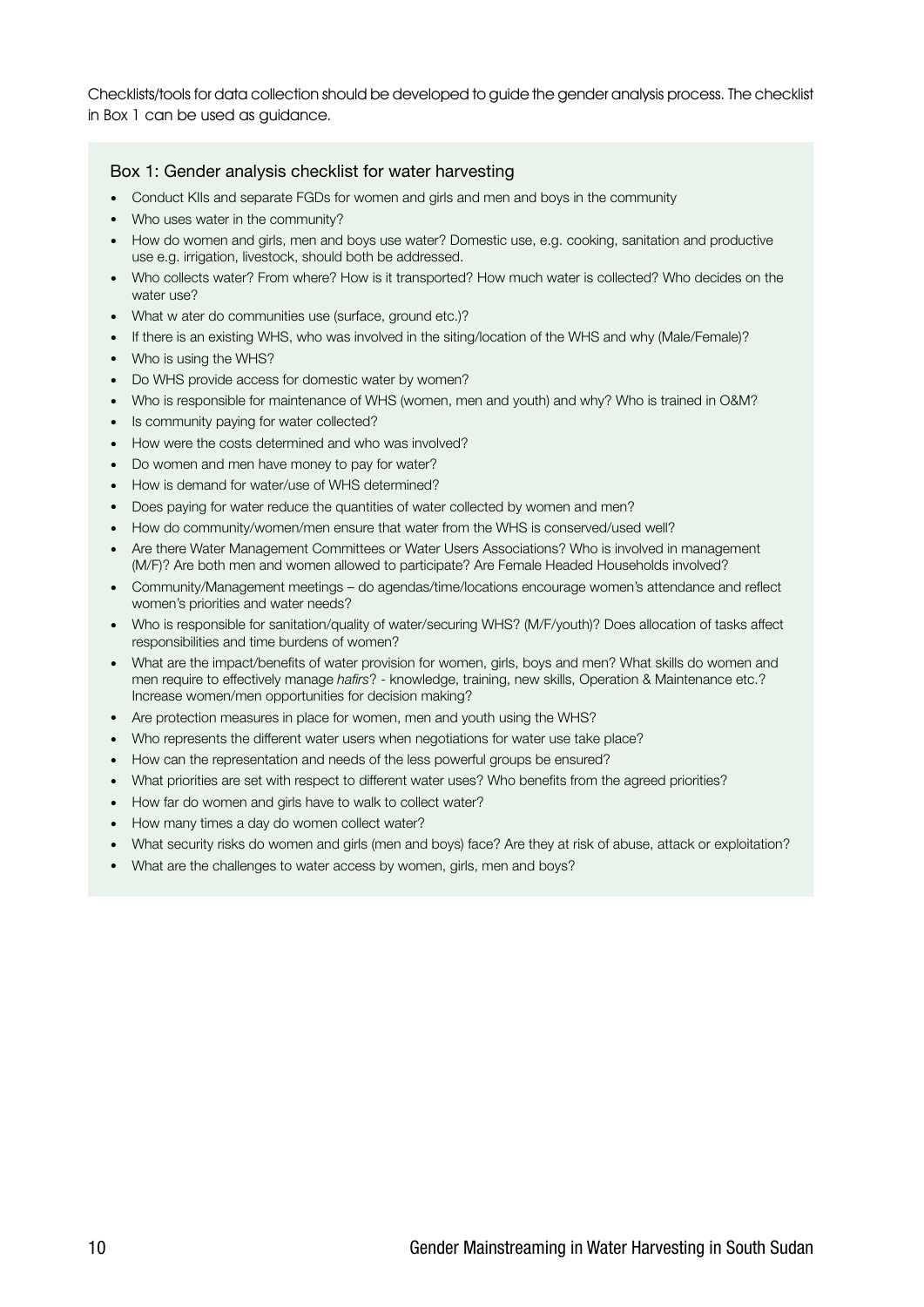#### 2.1.3 Feed the results of the Gender Analysis into the design of WHS

Base the design of the WHS on the findings of the gender analysis, and seek the views of women and men, boys and girls on how planned water harvesting options and design features will affect them and their water needs and constraints to access.

Take into account the particular time and workload considerations of women and men when organizing participatory sessions. Make sure that the time of the day is suitable for the women recognizing their full workloads, and that the location is such that they can safely access.

#### 2.1.4 Develop capacities of local institution

Government and organisations investing in water harvesting should ensure that their staffs institutionalise the need to address gender concerns and questions. One way through which this could be done is by training high level and field level staff (such as water engineers, environmental and social impact specialists, sociologists, and livestock and natural resource management specialists) in organizations in the gender issues related to sustainable water harvesting, peace building and livelihoods. This training should encompass facilitation skills in participatory approaches (to enable them to work with communities), gender analysis and collection of sex-disaggregated data<sup>5</sup>, and gender-sensitive monitoring and evaluation.

#### 2.1.5 Ensure skills in Operation & Maintenance

Conduct stakeholder consultation and community mobilisation that is inclusive of herders, local chiefs, men, women and youth groups to strengthen the involvement of community members in ownership and operation and maintenance of the water harvesting structures.

Train management committees (men and women) in operation and maintenance by providing technical training to women, men, and youth, in repairs, fencing, de-silting, grassing, routine inspection etc.

#### 2.1.6 Invest in efficient and inclusive management committees

Put management committees in place to ensure equitable access to water for livestock and domestic use, protection and rehabilitation of the catchment areas, resolution of conflicts that may arise during the use of the water harvesting structures and natural resources, environmental protection of the WH sites from overgrazing, bush fires, and other risks. Ensure representation of different sections of the community including chiefs, cattle herders, men, women, youth and other stakeholders to oversee management of water harvesting structures and ensure participation of women and men.

Train management committees on their roles and responsibilities. Train women in leadership roles so that they can take up leadership positions and voice their concerns in management committees and in the community. To encourage participation of women in management committees, establish minimum quotas and in decision making processes utilize affirmative action policies. Organize separate meetings for women where they cannot speak in mixed groups to prevent men from dominating. Encourage women to express their views and ask questions for clarification, have their views listened to and discussed, and influence decision making.

<sup>5</sup> This is data collected and presented separately for women and men.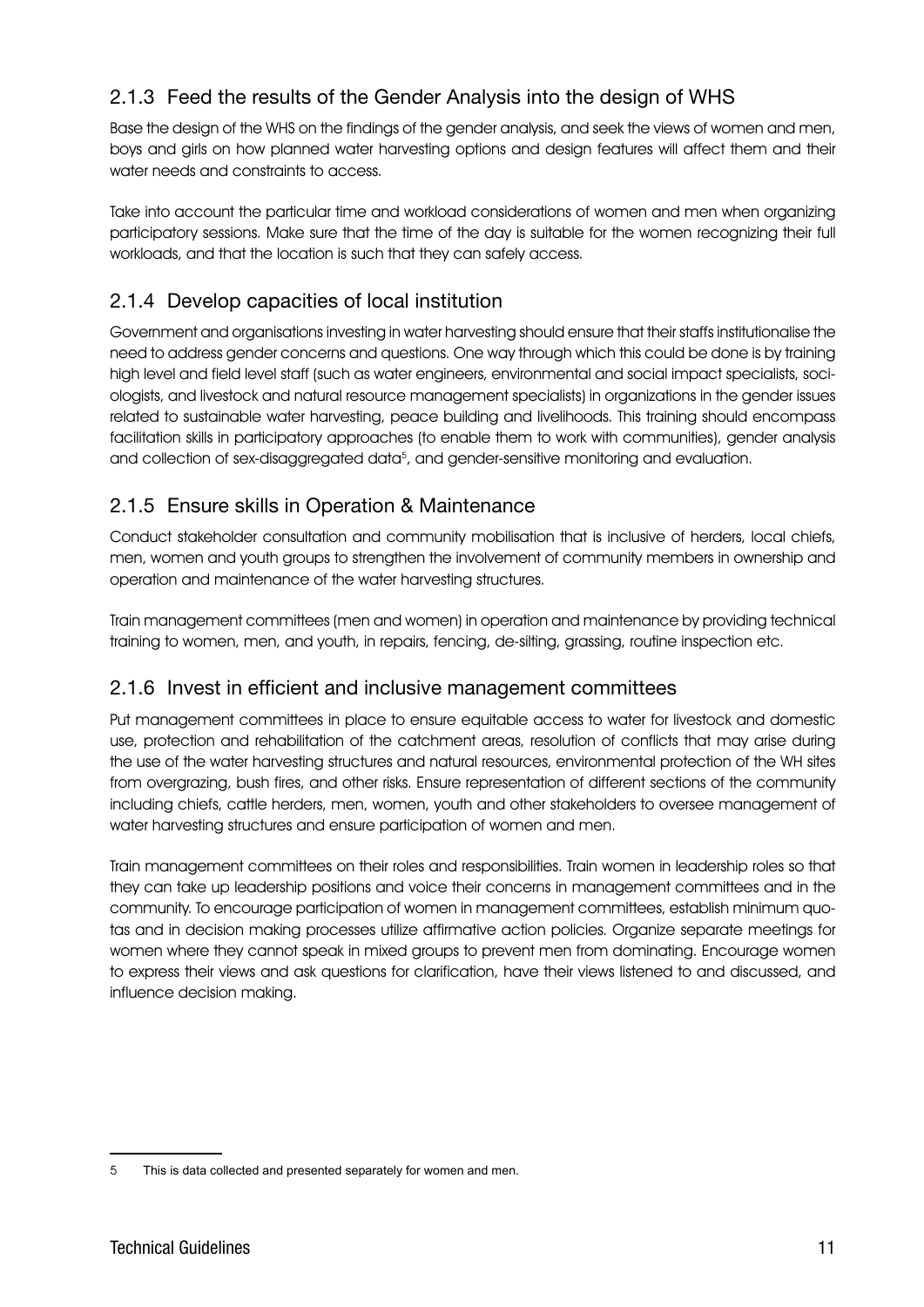Ensure that women and men have equal access to information. Taking into account the low literacy levels and language barriers, use local languages and visual aids such as comics or pictures to transmit messages in a culturally sensitive way. This could include pictures, different-coloured voting cards for women and men or different age groups and then comparing different opinions on various topics. Simple activities relevant to the local context, group dynamic activities and energizers to create a relaxed atmosphere for active sharing and learning and encourage interactive learning between the facilitator and participants (and engage them both mentally and physically).

Conduct gender awareness training for target communities, particularly for men and women in management committees by repackaging and simplifying complex issues of gender in a culturally appropriate and sensitive non-confrontational manner to avoid presenting the concept as one intending to either undermine male dominated communities or promoting female dominance over men. Involve influential men, such as chiefs or government authorities in the work to change attitudes<sup>6</sup>.

#### 2.1.7 Allocate funds for gender-specific activities

Clearly identify gender-specific activities and allocate funds for them to address the specific needs of women and girls, and men and boys throughout the intervention.

For example, to ensure the participation of women in the management committees, decision-making, and operation and maintenance of the facilities, funds should be allocated for supporting their capacity development in leadership skills, communication, and technical skills. To free up time for women to participate actively in these trainings and management activities, a separate component on reducing women's work burden could be included.

#### 2.2 Post-construction phase

#### 2.2.1 Set up a gender-sensitive Monitoring & Evaluation system

Monitor carefully the impact of the WHS on the time use and workload of the groups, operation and maintenance responsibilities, gender inequalities, traditional systems of resource use and related conflict management.

Organizations (and donors) implementing water harvesting interventions should put a monitoring<sup>7</sup> and evaluation<sup>8</sup> process in place that ensures men and women are involved, with the ability to take corrective action on any gender issues identified. This must be done during project formulation by determining gender sensitive indicators against which evidence (changes in) the position and situation of women and men will be measured. Some examples of gender sensitive indicators are indicated in Box 2.

#### Box 2: Examples of gender-sensitive indicators

- Number (or percentage) of women and men in participating/representation in management committees
- Percentage (or number) of women and men trained in operation and maintenance
- Number of women and men with access to *hafirs*
- Percentage of women in management committee leadership positions
- Number of households with improved access to water for household use
- Number of women/girls/boys reporting time saved in the collection of water

<sup>6</sup> According to a study by Oxfam the term "gender" itself has negative connotations in South Sudan, and may be seen as something imposed by the international community. A good entry point is to highlight the importance of women through their traditional roles, and encourage them to speak.

<sup>7</sup> Monitoring is a continuous process of measuring or tracking what is happening.

<sup>8</sup> Evaluation is a process that tries to determine as systematically and objectively as possible the worth of an intervention.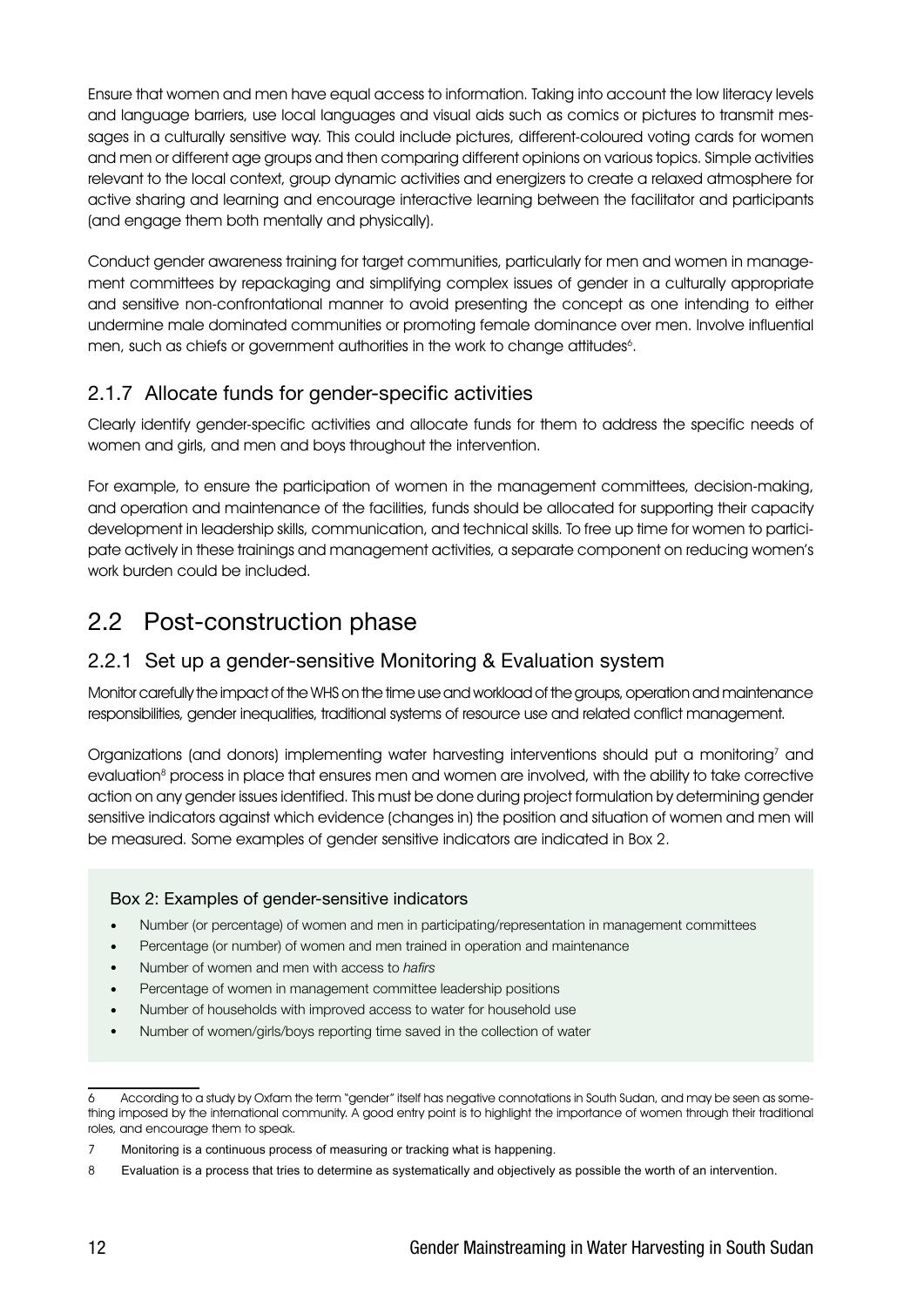During evaluation on the impact of WH interventions, the gender issues should be clearly specified in the "terms of reference". Gender expertise should be compulsory for evaluation teams and in addition efforts should be made to ensure that the teams include both women and men. Data collected during evaluations should be sex- and age- disaggregated and should clearly indicate the impact and benefits of water harvesting interventions for different groups of women and men.

#### 2.2.2 Promote knowledge sharing and policy dialogue

To influence government, development partners and donors to invest more funding into WH interventions, continuous, non-linear and open social dialogue on gender and policy discourse on water harvesting is important. In addition, evidence on how a gendered approach (lessons learnt, best practices, case studies, successes, challenges and catalysts) in water harvesting and management contributes to livelihoods improvement, conflict reduction and peace building in South Sudan.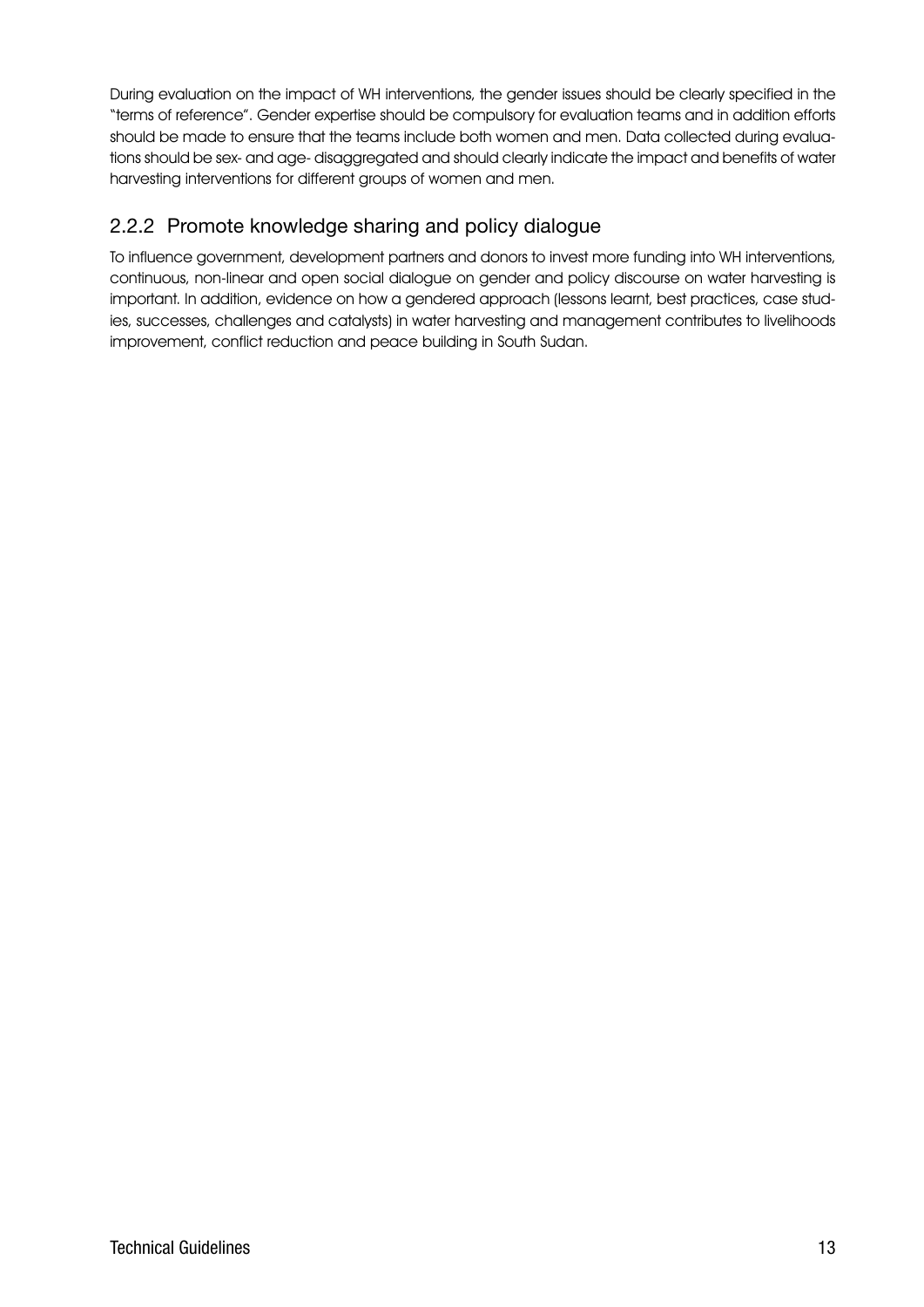### Gender glossary

- Gender refers not to male and female, but to masculine and feminine that is, to qualities or characteristics that society ascribes to each sex.
- Gender analysis is the study of the different roles of women and men in order to understand what they do, what resources they have, and what their needs and priorities are.
- Gender balance is the equal and active participation of women and men in all areas of decisionmaking, and in access to and control over resources and services.
- Gender discrimination is any exclusion or restriction made on the basis of gender roles and relations that prevents a person from enjoying full human rights.
- Gender equality is a state in which women and men enjoy equal rights, opportunities and entitlements in civil and political life.
- Gender equity means fairness and impartiality in the treatment of women and men in terms of rights, benefits, obligations and opportunities.
- Gender relations are the ways in which a society defines rights, responsibilities and the identities of men and women in relation to one another.
- Gender mainstreaming is defined by the United Nations as the process of assessing the implications for women and men of any planned action in all areas and at all levels.
- Gender roles are those behaviours, tasks and responsibilities that a society considers appropriate for men, women, boys and girls.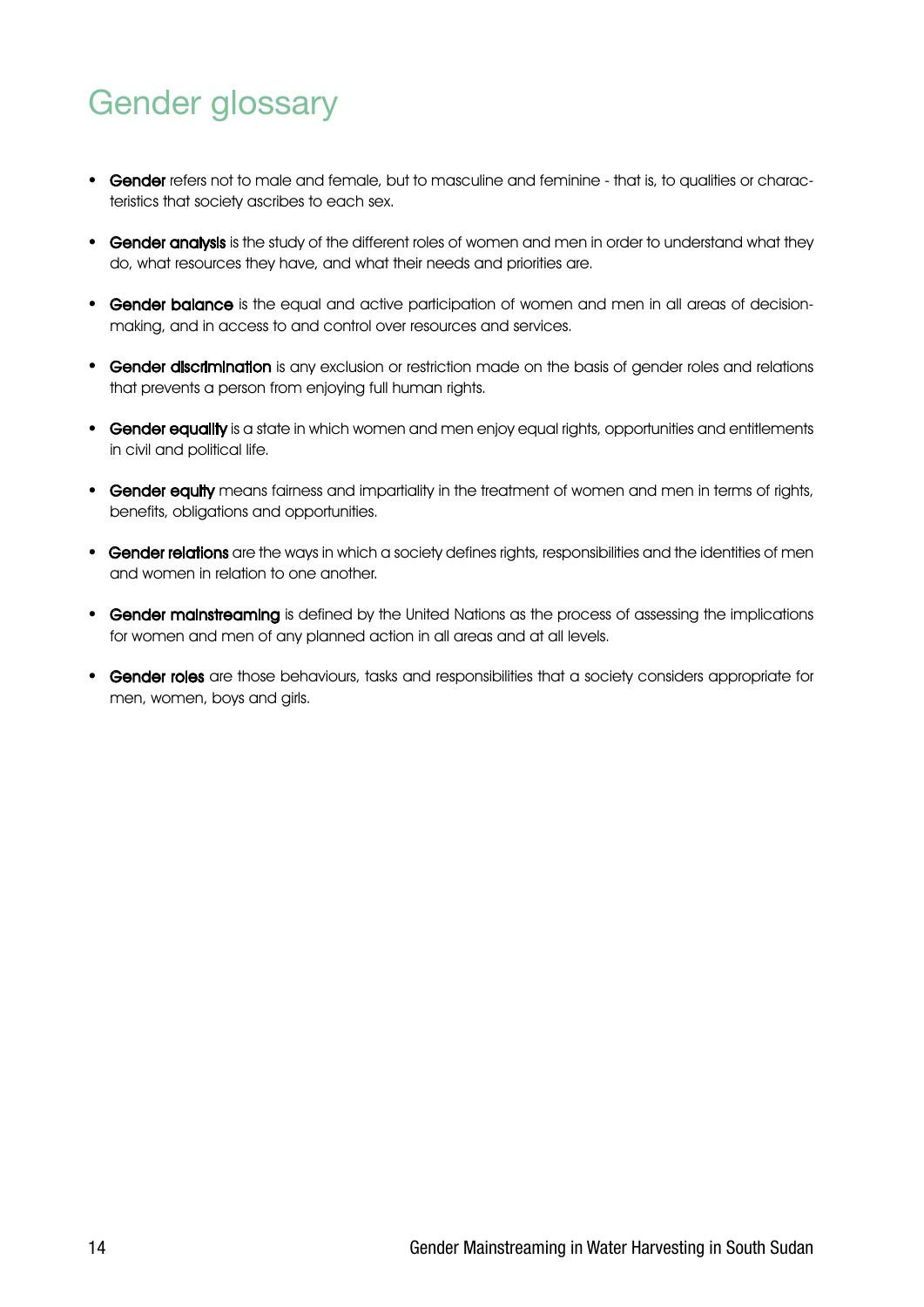### **References**

- 1. FAO/WFP. 2005. Socio-economic and Gender Analysis (SEAGA) Field Level Handbook.
- 2. International Alert. 2012. Peace and Conflict Assessment of South Sudan 2012. Understanding conflict. Building Peace.
- 3. Mainstreaming Gender in Water Resources Why and How Background Paper for the World Vision Process. http://www.un.org/womenwatch/daw/forum-sustdev/francis%20paper.pdf
- 4. MDTF & GRSS. 2012. Comprehensive Country Gender Assessment.
- 5. PBSO. 2013. UN Peace building priority plan for the Republic of South Sudan.
- 6. Peace Building Fund Project document Assessment of water harvesting structures for sustainable livelihoods and peace building in South Sudan.
- 7. **UNDG.** 2014. Resource Book for Mainstreaming Gender in UN Common Programming at the Country Level.